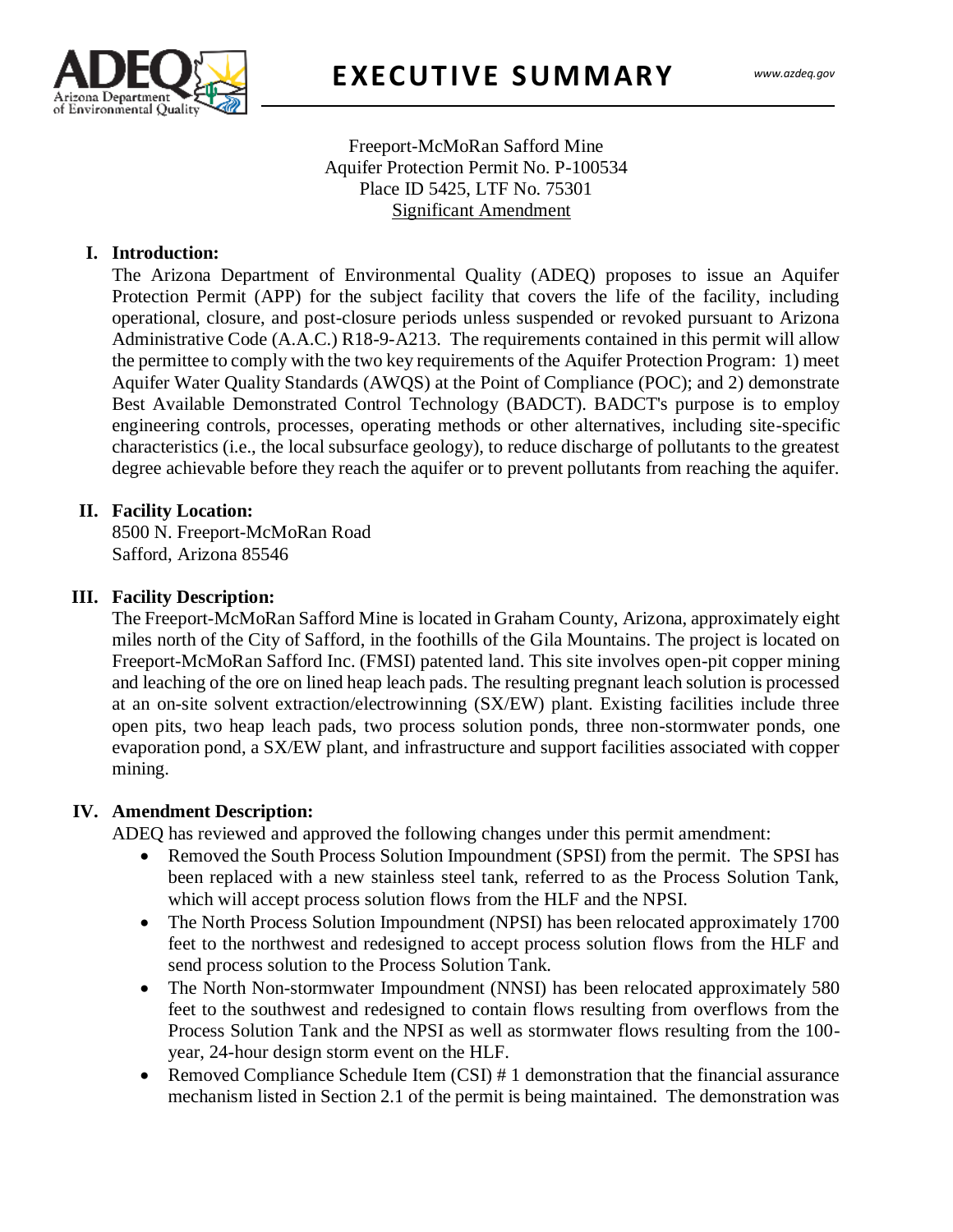

submitted on June 25, 2019 and has been reviewed and approved under this permit amendment.

- Added a second Point of Compliance (POC) well AP-51 located at the north end of the HLF. POC well AP-51 was installed in 2018.
- Updated Closure and Post-Closure Cost Estimates required in the previous permit per CSI #3, for the new and existing facilities.
- Removed CSI #6. POC Well AP-22A was required in the previous permit to replace POC well AP-22. CSI #6 was reviewed and Approved by ADEQ on May 1, 2017.
- Removed POC well AP-50 required in the previous permit per CSI #7. POC well AP-50 was installed in 2018 was observed to be dry due to a groundwater divide beneath the Lone Star HLF.
- Added existing well DPW-12, to be substituted for AP-50 as the permitted downgradient POC well for the southern portion of the Lone Star HLF.
- Removed CSI # 8, CSI # 9, and CSI #10 required in the previous permit. These items were provided as a supplement to this current permit application. CSI #8 and CSI #9 Ambient Groundwater monitoring at (POC Well DPW-12) completed and approved.
- Updated the Contingency and Emergency Response Plan required in the previous permit per CSI #11.
- Removed CSI # 13 required in the previous permit. CSI #13 Well Abandonment Report for POC Well -2 (AP-22) and POC Well - 3 (AP-40) was reviewed and approved by ADEQ on September 5, 2017.
- Removed CSI #14, Groundwater alert levels required in the previous permit were evaluated and were found to be unnecessary.

# **V. Regulatory Status:**

 The latest inspection dated October 27, 2011 indicates that the facility was found to be in compliance with the APP and Arizona rules and statutes.

# **VI. Best Available Demonstrated Control Technology (BADCT):**

All of the discharging facilities listed above, including the new HLF, NPSI, SNSI, and NNSI, employ BADCT requirements as set forth in Arizona Revised Statutes (A.R.S.) § 49-243.B.1. The new facilities will be constructed with the same design as the existing facilities..

## **VII. Compliance with Aquifer Water Quality Standards (AWQS):**

The facility has demonstrated that potential pollutants discharged from the discharging facilities listed above will not cause or contribute to a violation of aquifer water quality standards at the applicable points of compliance and that no pollutants discharged will further degrade at the applicable points of compliance the quality of any aquifer that at the time of issuance of this amendment violates the aquifer quality standard for that pollutant.

Six point of compliance (POC) wells are approved and have been installed. Two POC wells are located downgradient of the HLF.

A biennial expanded list, along with a quarterly reduced list, of constituents are required to be monitored at the POC wells.